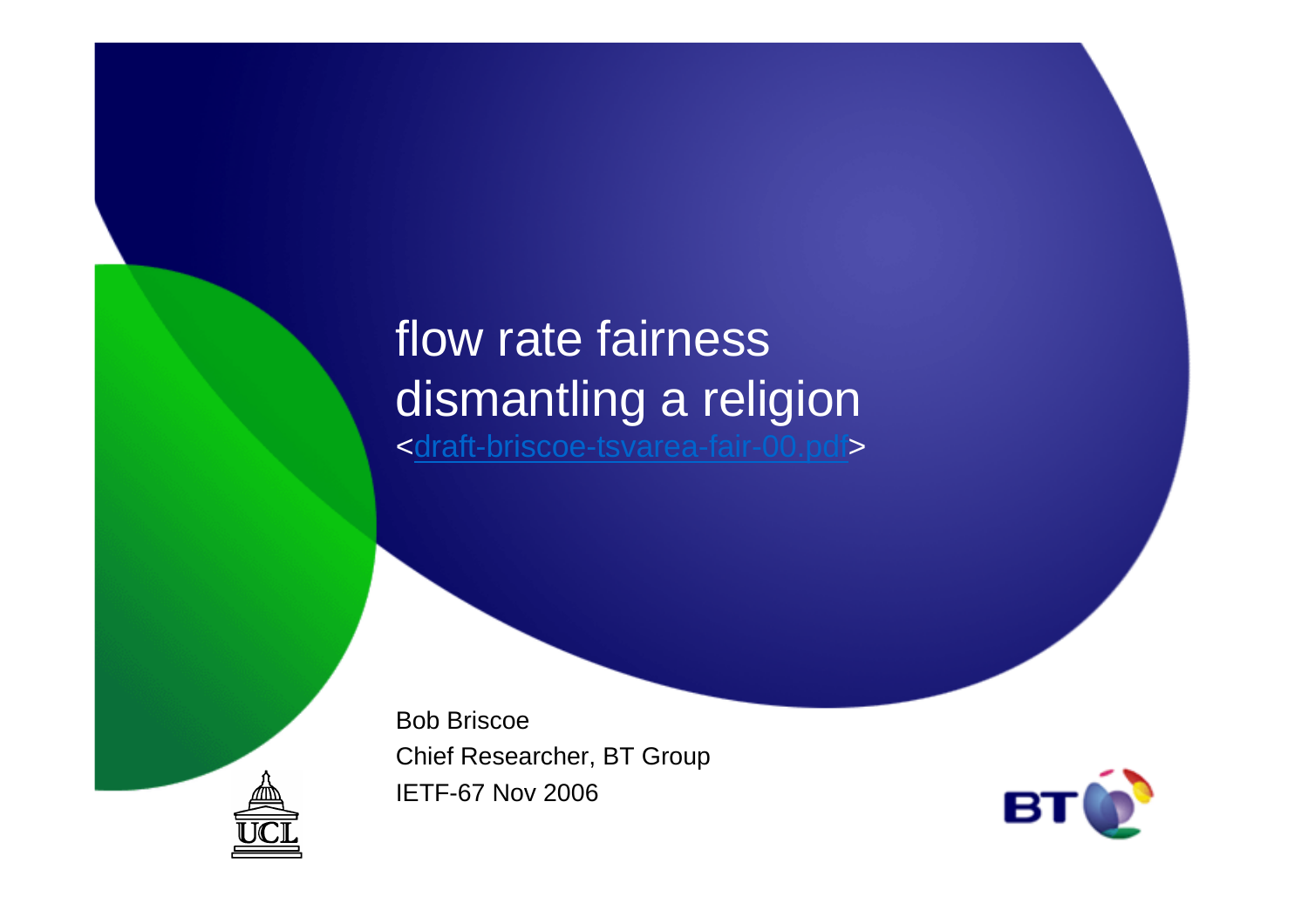#### why the destructive approach? destruction will breed creation

- • Internet resource allocation/accountability
	- •'needs fixing' status since the Internet's early days
- • will never come off 'needs fixing' status
	- unless we discard an idea that predated the Internet
- • fairness between flow rates (used in TCP fairness, WFQ)
	- •proven bogus 9yrs ago, but (I think) widely misunderstood / ignored
	- fairness between flow rates still the overwhelmingly dominant ideology•
	- $\bullet$ obscured by this idea, we wouldn't know a bad fix from a good one
- • resource allocation/accountability now 'being fixed'
	- • e.g. Re-ECN: Adding Accountability for Causing Congestion to TCP/IP<draft-briscoe-tsvwg-re-ecn-tcp-03.txt>
	- this talk is not about the re-ECN protocol, but about why we need something like it •
- •can't build consensus unless people accept Internet has no fairness ctrl

You got to be careful if you don't know where you're going, because you might not get there [Yogi Berra]

2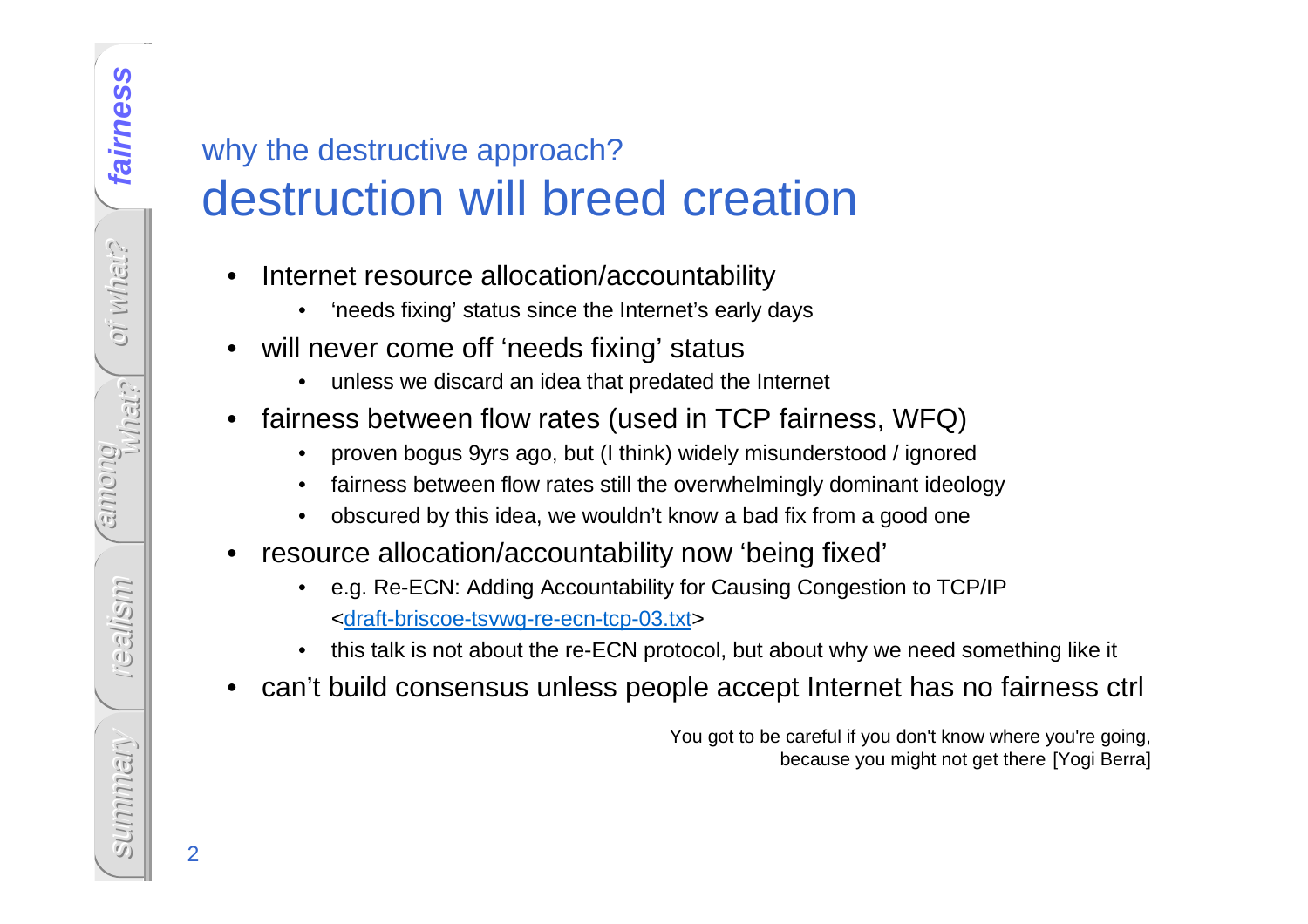#### exec summary

#### • fair allocation... of what?

### among what?

 $\boldsymbol{\mathsf{x}}$ rate

- congestion

**x** flows  $\checkmark$  bits, sent by users

#### •don't have to throw away everything we've engineered

- •only the ideology that created it
- •new mechanisms overarch existing TCP, WFQ etc
- $\bullet$  don't have to throw away traditional flat pricing etc
	- new mechanisms use congestion pricing concepts internally $\bullet$
	- •but as signals to hard engineered mechanisms
- $\bullet$  can do fairness between fairnesses within sub-groups
	- NATO, commercial ISPs, universities, countries with social objectives•
	- •including what we have today as a sub-group

3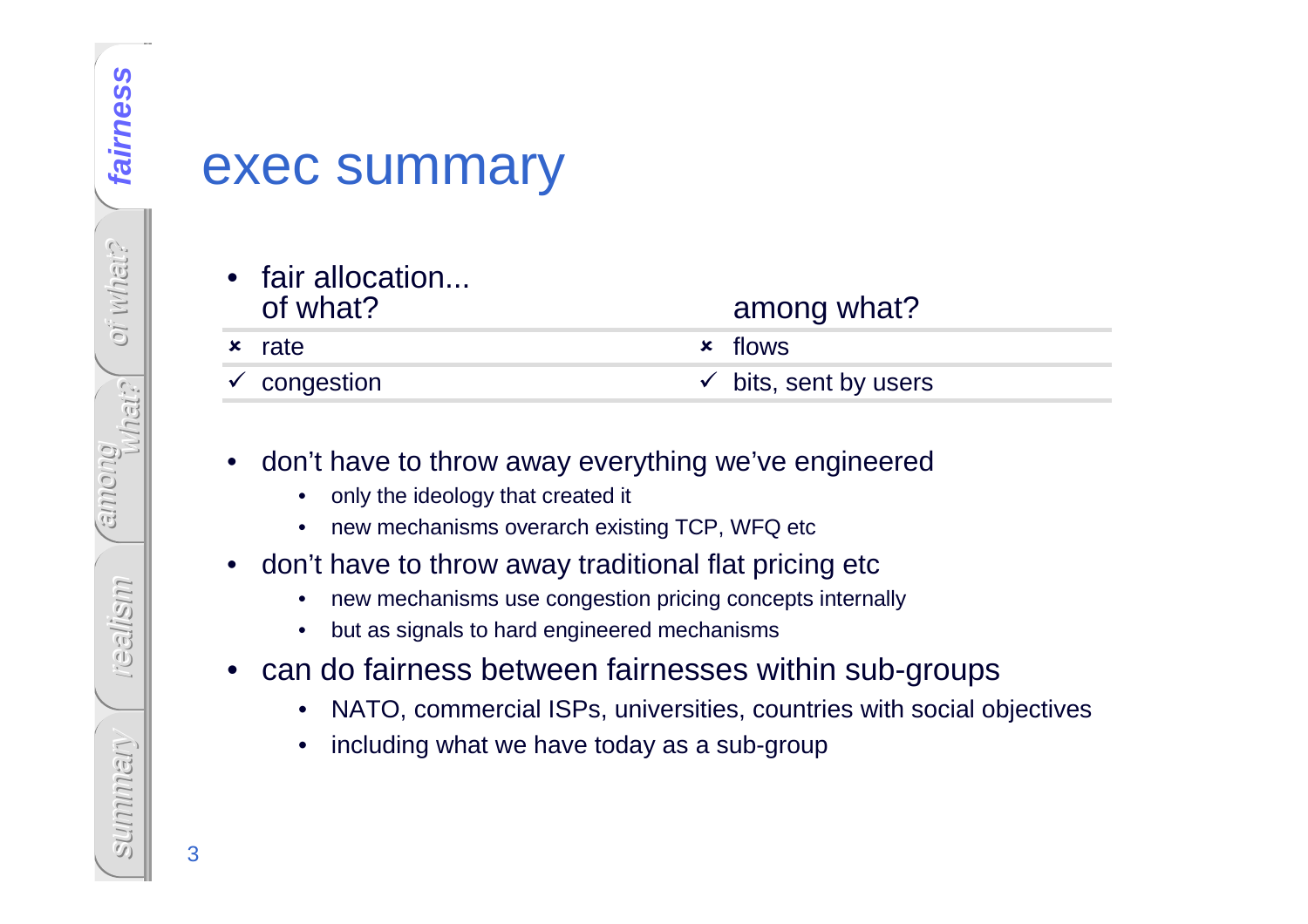4

# fairness and congestion control

#### • congestion control dimensions

- •utilisation how close to full
- •fairness what share for each user
- •stability dynamics



- can alter fairness independently of utilisation
	- e.g. XCP, opening multiple TCPs
- fairness nothing to do with functioning of network
	- •there will always be an allocation
	- •any allocation 'works'
- a social requirement on engineering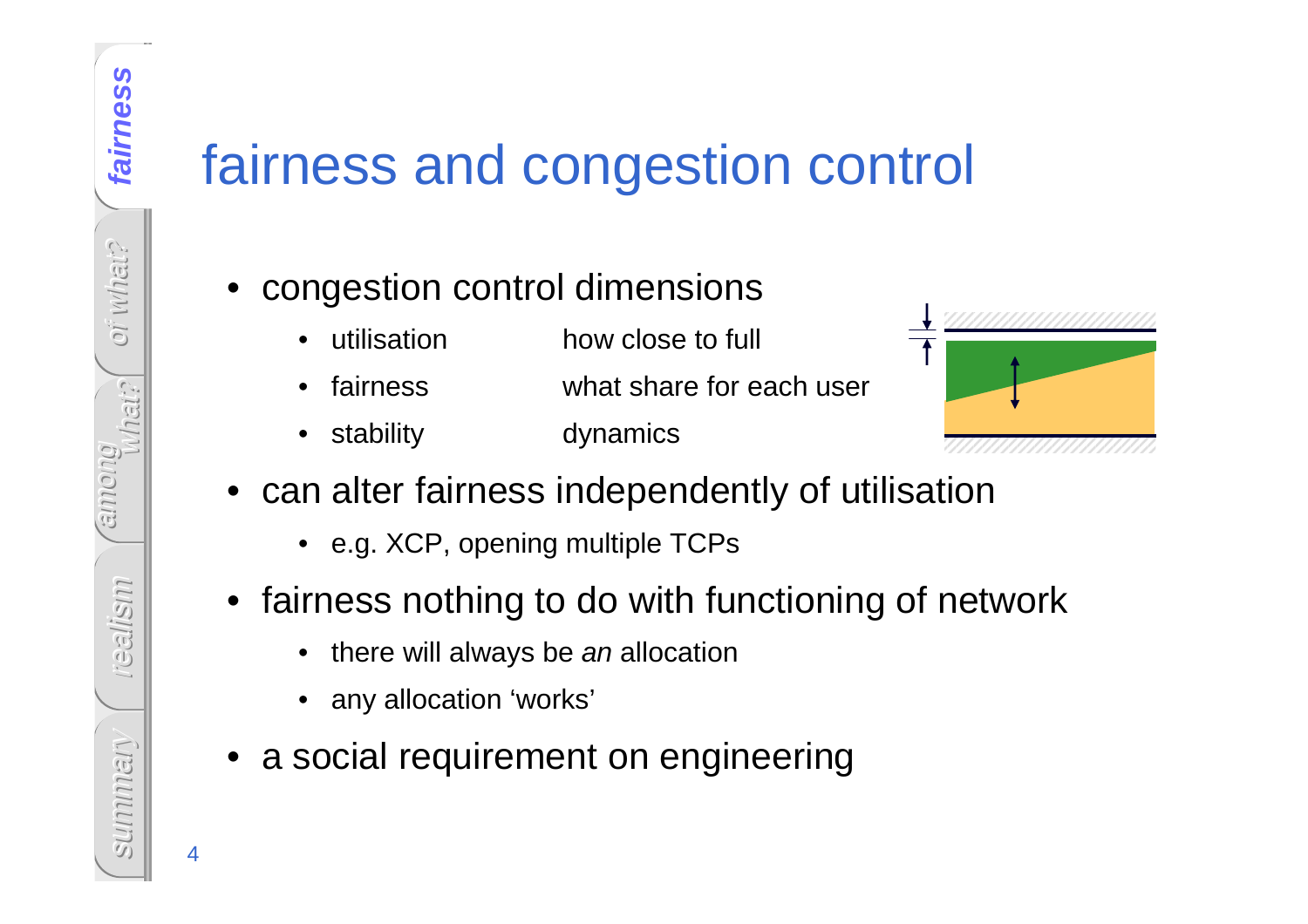### who should decide what fairness to have?

- •certainly not the IETF
- $\bullet$  candidates
	- •governments
	- •network owner (e.g. military, university, private, commercial)
	- $\bullet$ market
- • should be able to do all the above
	- IETF skill should be to 'design for tussle' [Clark, 2002]  $\bullet$
	- $\bullet$ basis of the design of re-ECN <draft-briscoe-tsvwg-re-ecn-tcp-03>
- • currently the IETF does decide
	- • based on an unsubstantiated notion of fairness between flow rates
		- which has no basis in real life, social science, philosophy or anything
	- •this view isn't even complete enough to be a form of fairness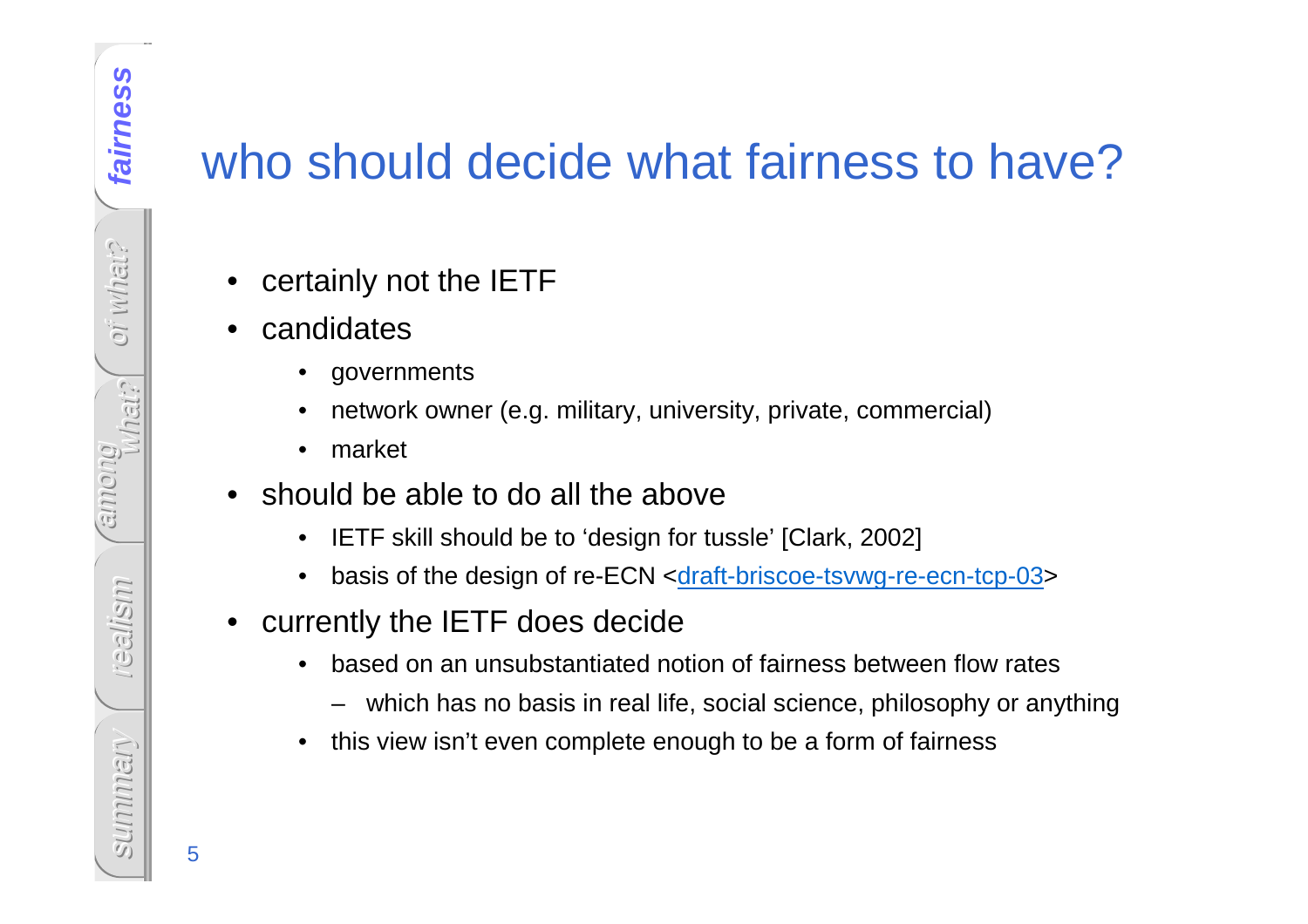### today's shares are just the result of a brawl

- • flow rate fairness is not even wrong
	- •it doesn't even answer the right questions
	- •it doesn't allocate the right thing
	- •it doesn't allocate between the right entities
- • how do you answer these questions?
	- 1) how many flows is it fair for an app to create?
	- 2) how fast should a brief flow go compared to a longer lasting one?

1/2

1/4

1/4

what? among realism Summariany summary

6

fairness

**fairness**

oi what?

oi what?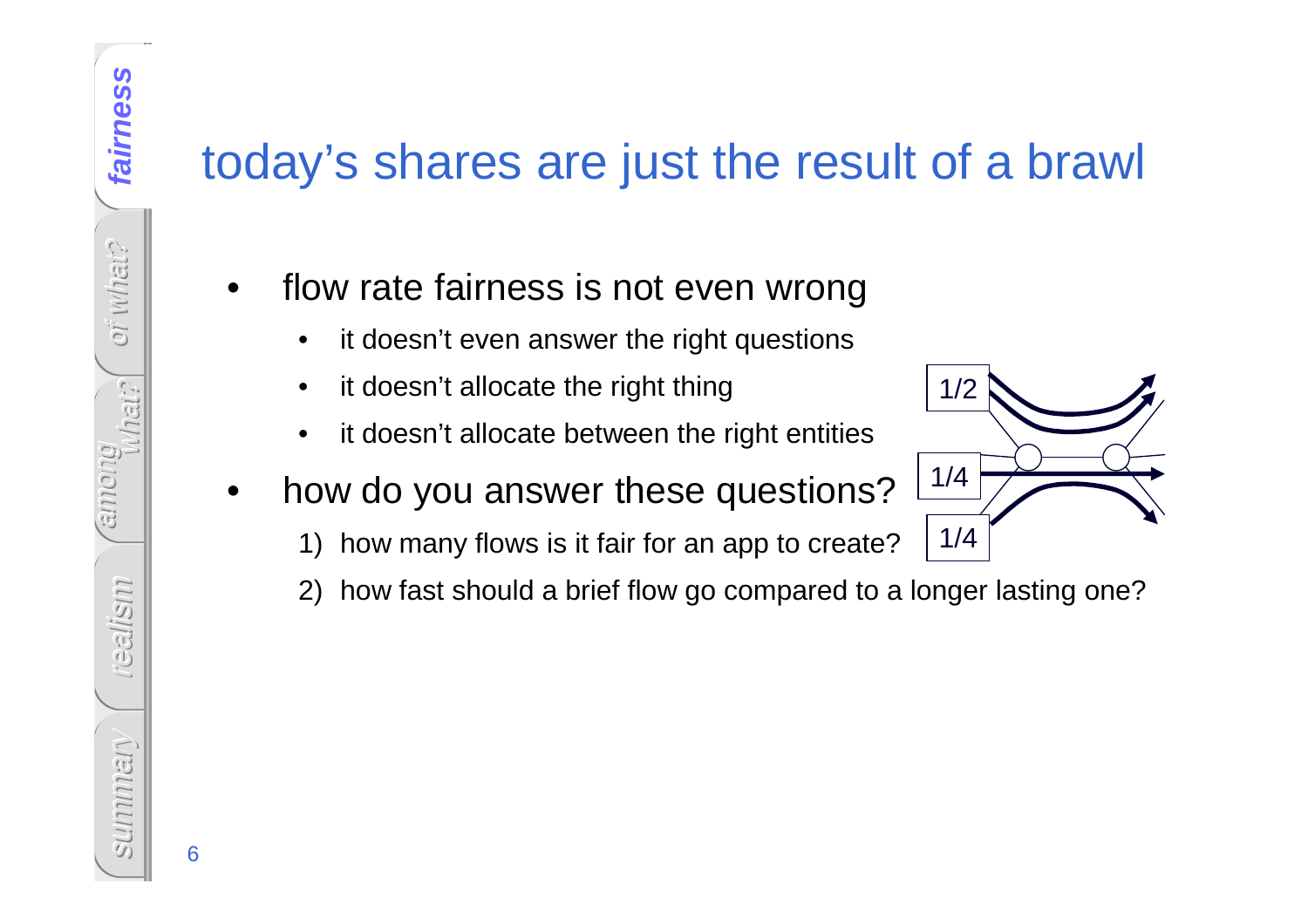7

# is this important?

- • working with packets depersonalises it
	- •it's about conflicts between real people
	- it's about conflicts between real businesses•
- • 1st order fairness – average over time
	- •24x7 file-sharing vs interactive usage
- • 2nd order fairness – instantaneous shares
	- •unresponsive video streaming vs TCP
	- fair burden of preventing congestion collapse•
- • not some theoretical debate about tiny differences
	- huge differences in congestion caused by users on same contract •
	- •hugely different from the shares government or market would allocate
	- yes, there's a lot of slack capacity, but not that much and not for ever•
- • allocations badly off what a market would allocate
	- •eventually lead to serious underinvestment in capacity
- • 'do nothing' will not keep the Internet pure
	- without an architectural solution, we get more and more middlebox kludges•

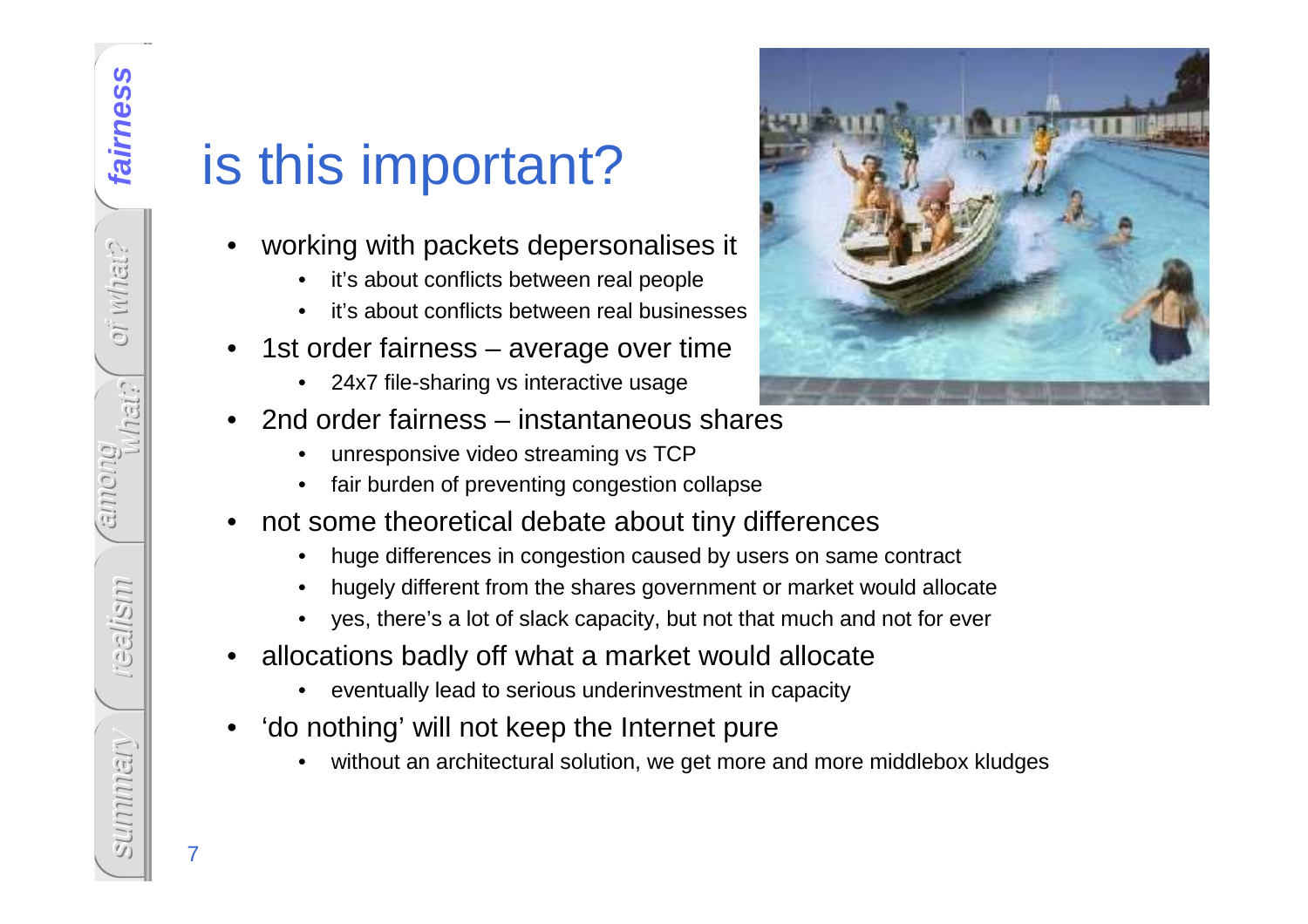8



300kbs-1

200kbs-1

450kbps

time, t

 $p =$  $10%$ 

•congestion volume,  $v = x(t) \Delta t. p(t)$  $v_1$  = 200kbs<sup>-1</sup> x 50ms x 10% + 300kbs<sup>-1</sup> x 200ms x 10% = 1kb + 6kb = 7kb $v_2$  = 300kbs<sup>-1</sup> x 50ms x 10% + 200kbs<sup>-1</sup> x 200ms x 10% toy scenario for <del>m</del>ustration only; strictly...  $1.5kb$  +  $4kb$  = 5.5kb • a super-linear marking algorithms to determine p is preferable for control stability

• the scenario assumes we're starting with full buffers easily & correctly over time and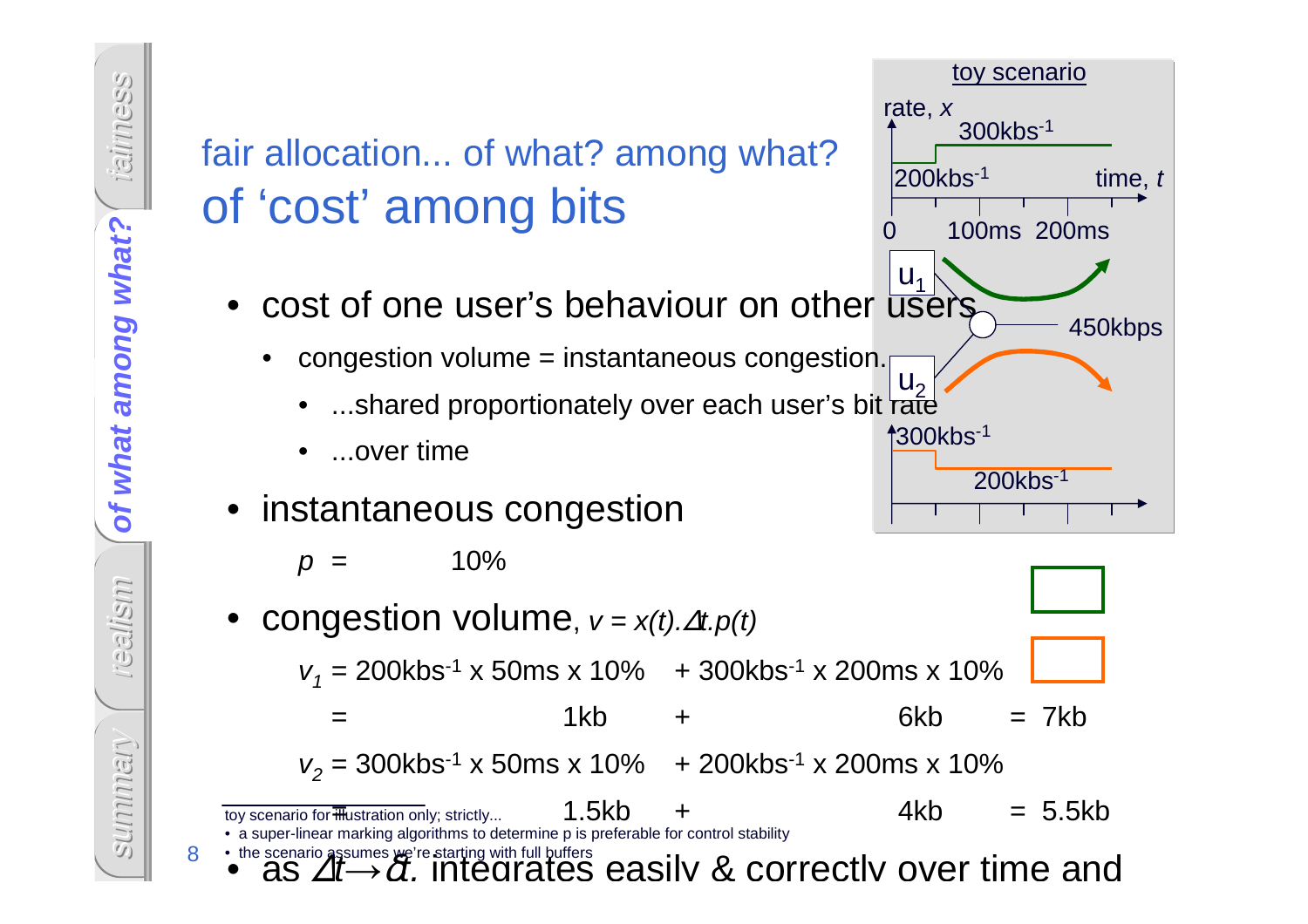#### fair allocation... of what?not rate

- • what discipline deals with fairness?
	- political economy (supported by philosophy)•
- • fairness concerns shares of
	- benefits (utility), costs or both
- • benefit ≠ flow rate
	- users derive v different benefit per bit from each app•
- • cost ≠ flow rate
	- cost of building network covered by subscriptions•
	- •cost to other users depends on congestion
	- no cost to other users (or network) if no congestion•
	- •very different costs for same flow rate with diff congestion
- • "equal flow rates are fair"?
	- no intellectual basis: random dogma•
- • even if aim were equal benefits / costs
	- equal flow rates would come nowhere near achieving it •



- •for a free market to maximise benefits
- or to bring about other forms of fairness•



9

summary

sunnmany

fairness

of what?

of what? **of what?**

among

realism

what?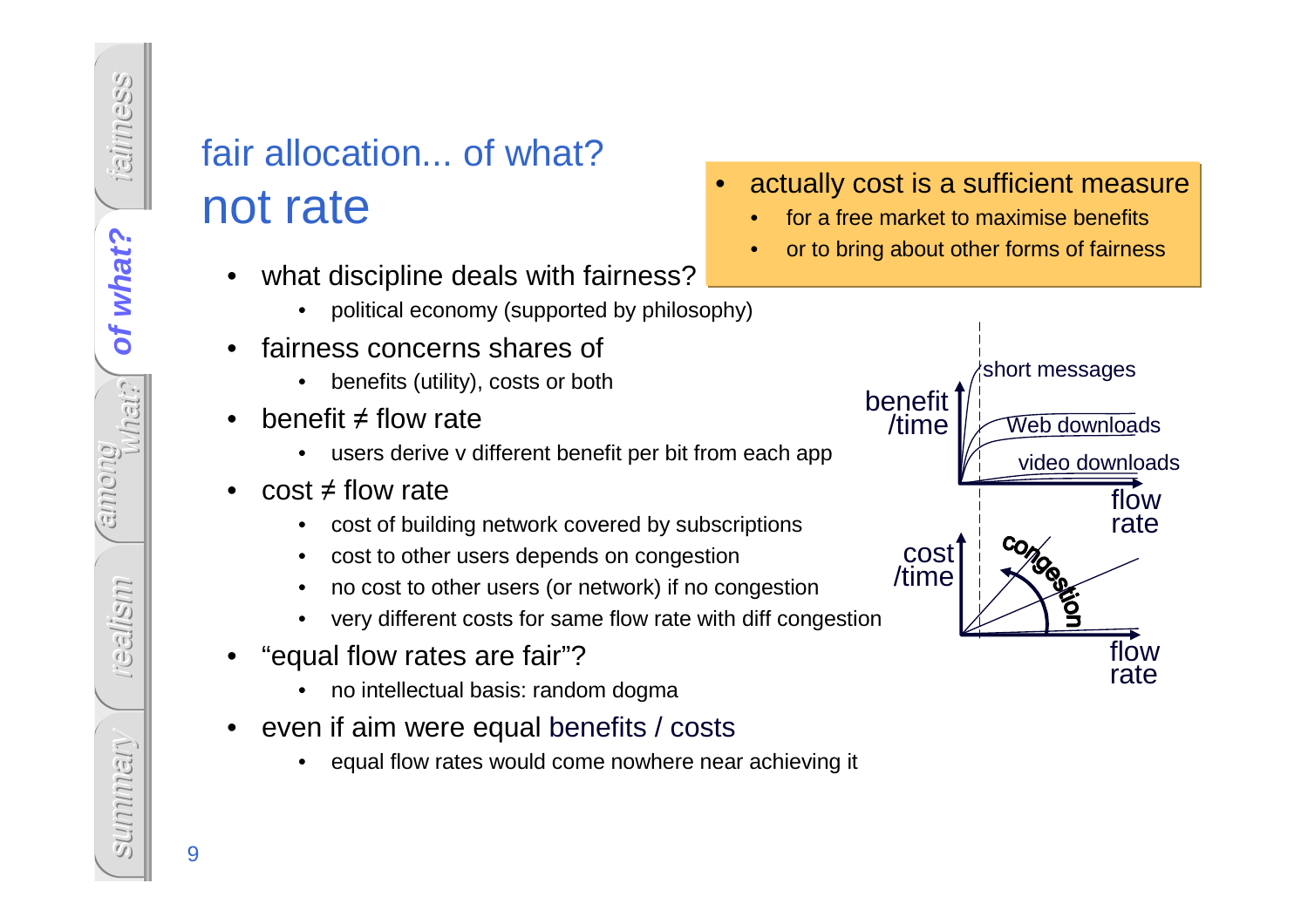#### fair allocation... among what?not flows

- • we expect to be fair to people, institutions, companies
	- 'principals' in security terms
- • why should we be fair to transfers between apps?
	- •where did this weird argument come from?
	- • like claiming food rations are fair if the boxes are all the same size
		- irrespective of how many boxes each person gets
		- or how often they get them
- • max-min-, proportional-, TCP- fairness of flow rates
	- •not even in same set as weighted proportional fairness\*
	- • flow A can go w times as fast as B
		- hardly a useful definition of fairness if A can freely choose w
	- •interesting part is what regulates A's choice of w
- $\bullet$  flow rates & their weights are an outcome of a deeper level of fairness
	- •congestion cost fairly allocated among bits (RED algorithm)

fairness

oi what?

oi what?

among

**among**

realism

what?

**what?**

<sup>\*</sup> XCP, for example, makes this common mistake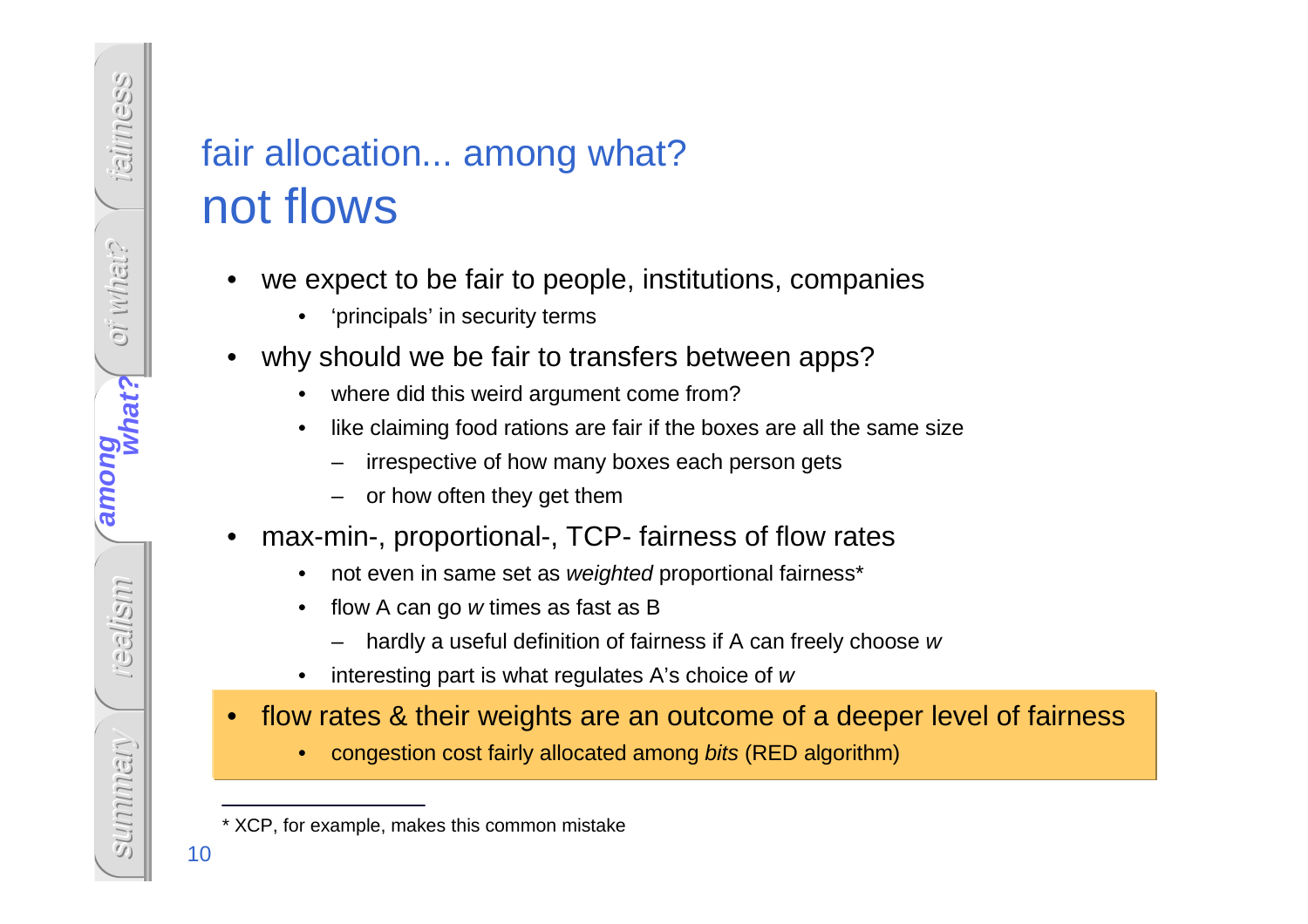#### fair allocation... over time

- users A & B congest each other
	- then A & C cause similar congestion, then A & D...
	- is it fair for A to get equal shares to each of B, C & D each time?
- • in life fairness is not just instantaneous
	- •even if Internet doesn't always work this way, it must be able to
	- •efficiency and stability might be instantaneous problems, but not fairness
- • need somewhere to integrate cost over time (and over flows)
	- •the sender's transport is the natural place
- • places big question mark over router-based fairness (e.g. XCP)
	- • at most routers data from any user might appear
		- each router would need per-user state
		- and co-ordination with every other router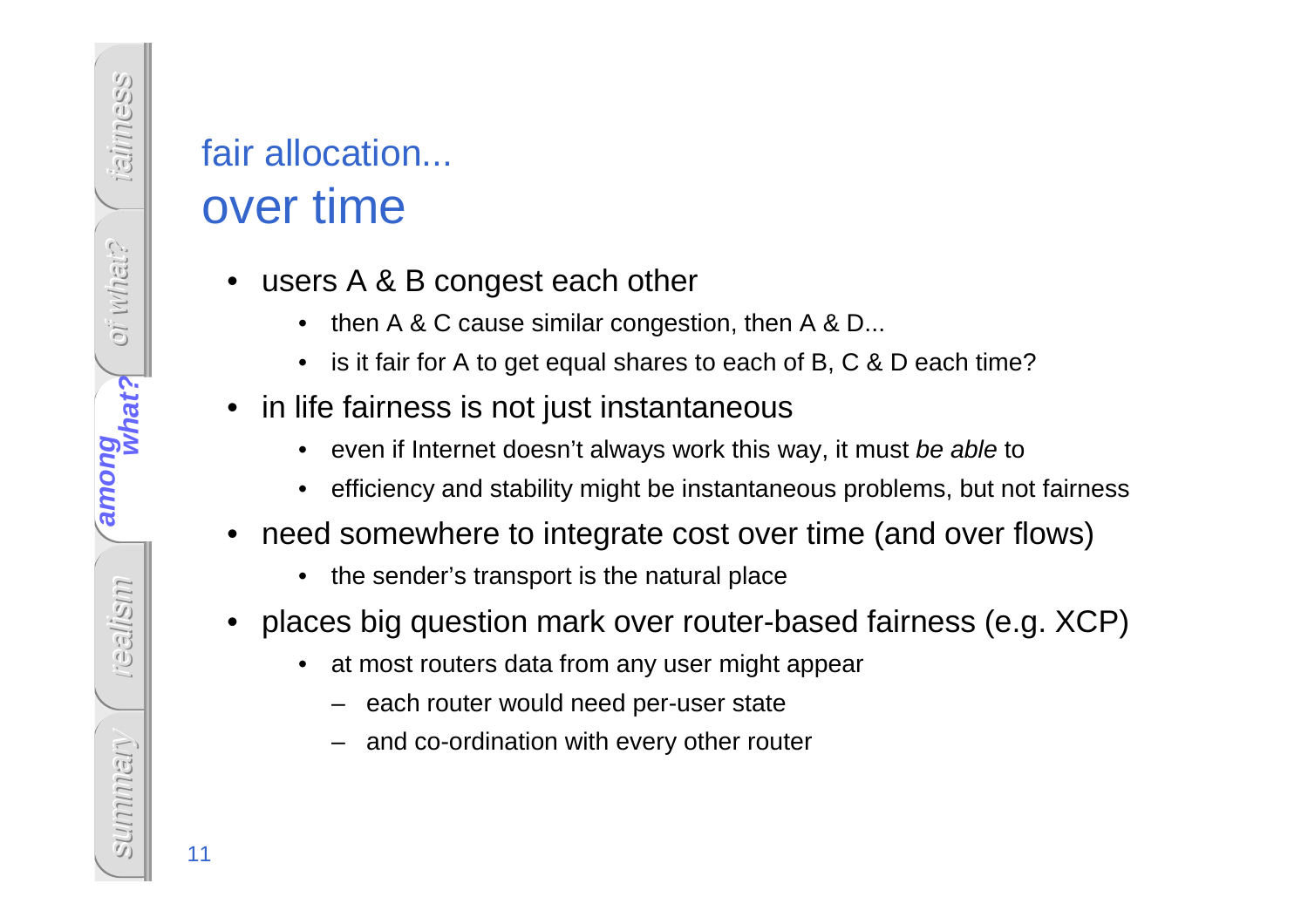## enforcement of fairness

- • if it's easy to 'cheat', it's hardly a useful fairness mechanism
	- $\bullet$ whether intentionally or by innocent experimentation
- if every flow gets equal rate
	- •the more flows you split your flow into, the more capacity you get
	- • fairness per source-destination pair is no better
		- Web/e-mail hosting under one IP addr



•by design cost allocation among bits is immune to such cheating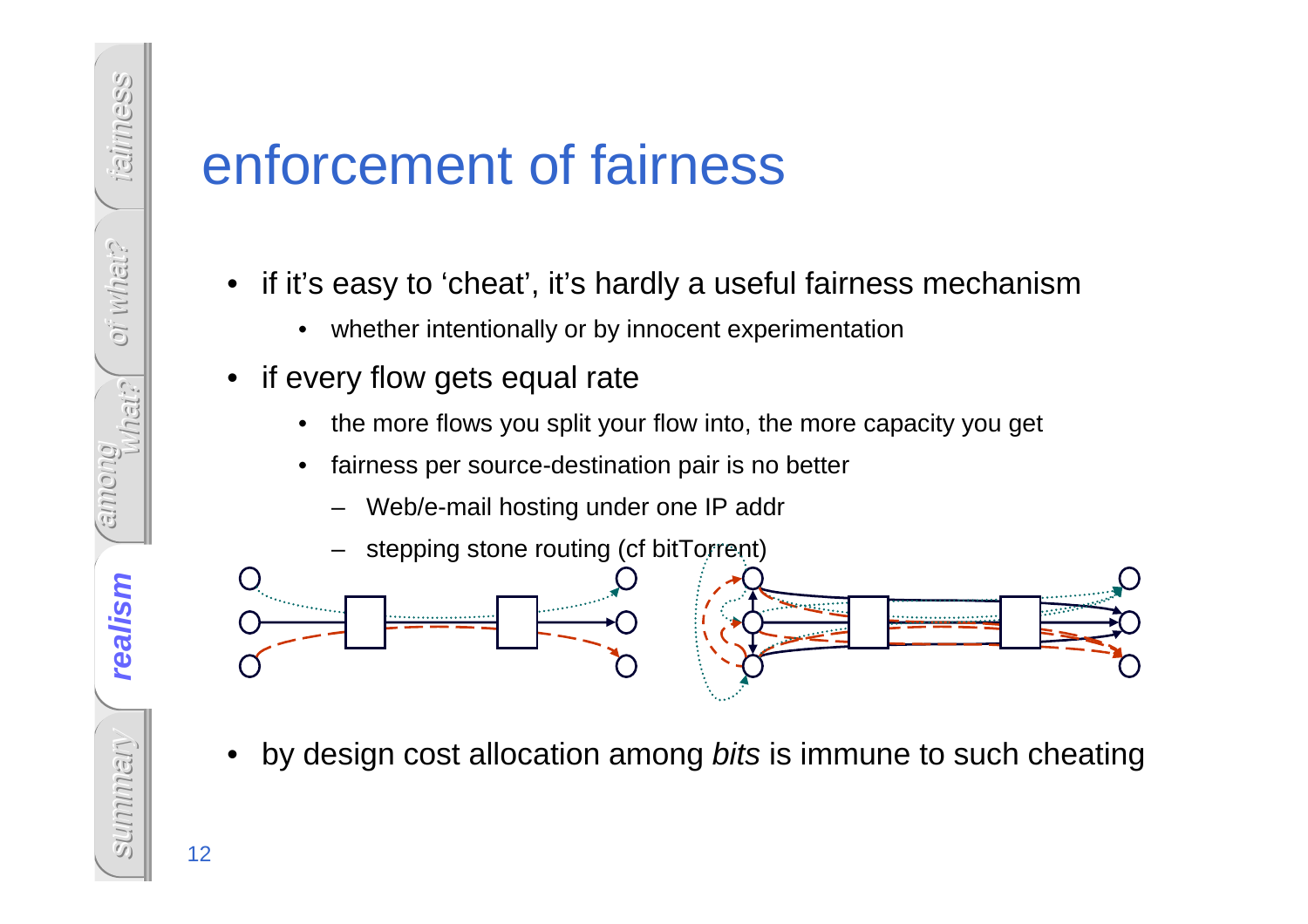# fairness between fairnesses



- • to isolate a subgroup who want their own fairness regime between them
	- •must accept that network between them also carries flows to & from other users
- • in life, local fairnesses interact through global trade
	- • e.g. University assigns equal shares to each student
		- but whole Universities buy network capacity from the market
	- •further examples: governments with social objectives, NATO etc
- • cost fairness sufficient to support allocation on global market
	- $\bullet$  then subgroups can reallocate the right to cause costs within their subgroup
		- around the edges (higher layer)
	- • naturally supports current regime as one (big) subgroup
		- incremental deployment
- • different fairness regimes will grow, shrink or di e
	- determined by market, governments, regulators, society around the edges•
	- •all just congestion marking at the IP layer – neck of the hourglass

religionpoliticslegalcommercialapptransportnetworklinkphysical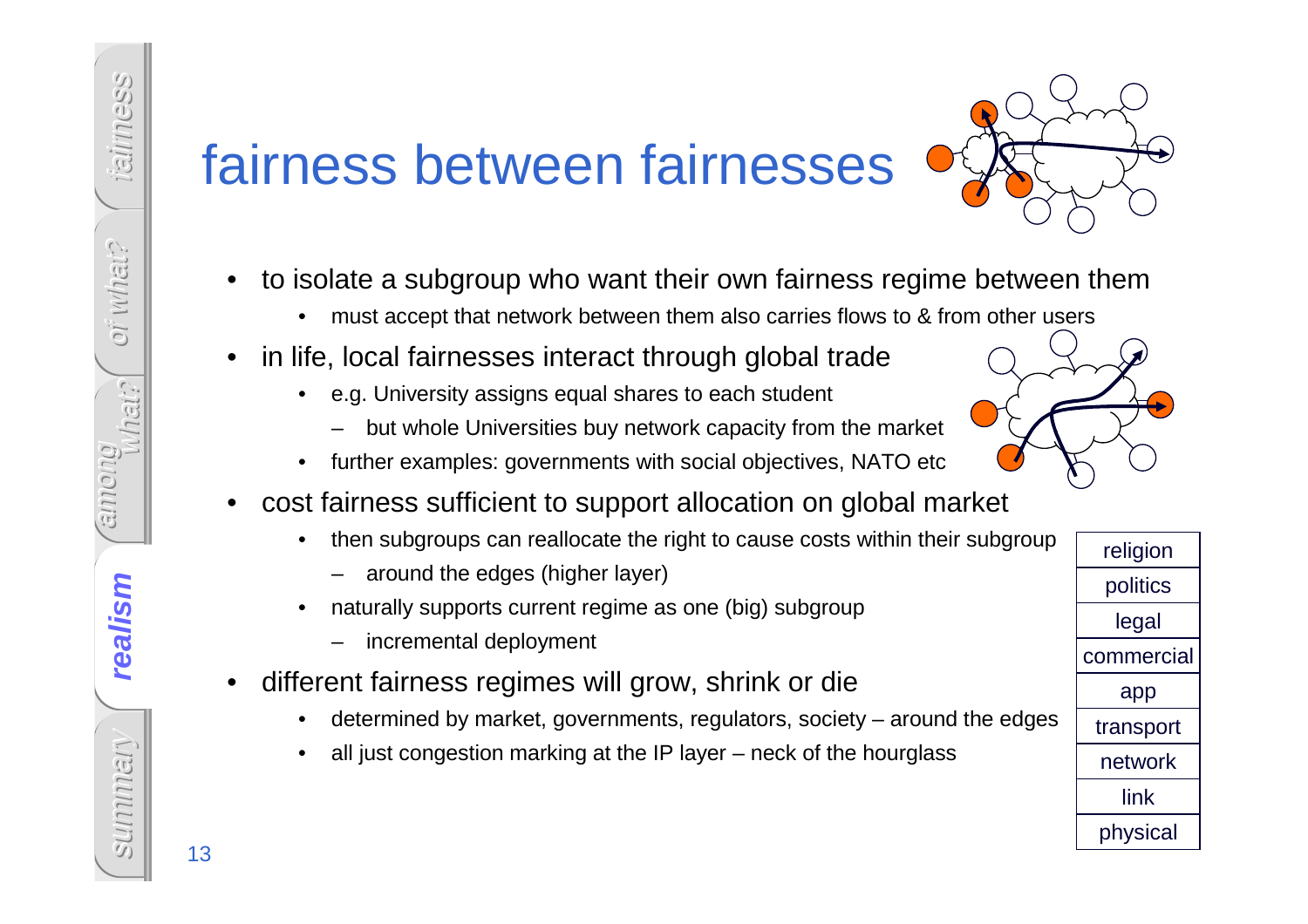#### simple, practical & realistic steps towards architectural change

- • need MulTCP or equiv on sender
	- •& (rough) policy control of flow weights
- • could have deployed MulTCP in the trust climate of the '80s
	- • today, too dangerous to offer an API controlling an app's own flow weight
	- •tho apps already open multiple flows
- • re-ECN: a change to IP
	- evolutionary pressure on transports•
	- • **IP sender** has to mark at least as much congestion as emerges at the receiver
	- •**networks** use these markings to gradually tighten fairness controls
	- •weighted **sender transports** evolve
	- • **receiver transports** evolve that can negotiate weighting with sender
- • propose to use last reserved bit in IPv4 header
- • in return re-ECN enables
	- •fairness
	- •choice of fairness regimes
	- •robustness against cheating
	- • incremental deployment with strong deployment incentives
	- •a natural mitigation of DDoS flooding
	- •differentiated QoS
	- safe / fair evolution of new cc algs •
		- –DCCP, hi-speed cc etc.
	- • policing TCP's congestion responsefor those hooked on per flow fairness

fairness

oi what?

oi what?

among

realism **realism**

what?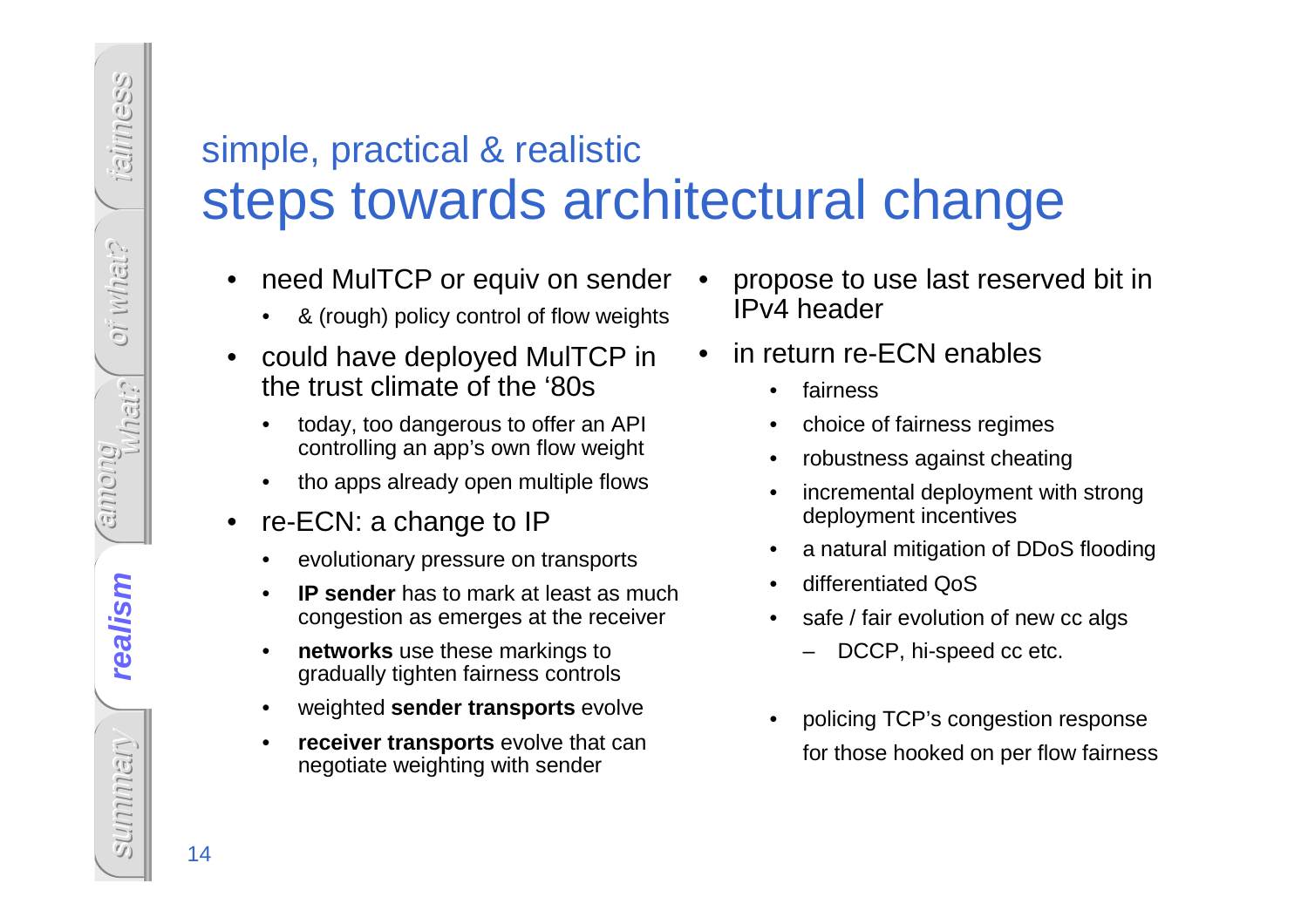### conclusions

- we have nothing to lose but an outdated dogma
	- we can keep everything we've engineered, and traditional pricing•
	- •but no-one should ever again claim fairness based on flow rates
	- • unless someone can give a rebuttal using a respected notion of fairness from social science
- •this is important – conflicts between real people / businesses
- • TCP, WFQ etc are insufficient to control fairness
	- •we have freedom without any form of fairness at all

•

- **\*** rate is absolutely nothing like a measure of fairness
- being fair to flows is as weird as talking to vegetables
- $\boldsymbol{\mathsf{x}}$ not considering fairness over time is a huge oversight
- •Kelly's weighted proportional fairness explained this in 1997
- • re-ECN makes this underlying 'cost fairness' practical
	- •networks can regulate congestion with engineering, rather than pricing
- • sub-groups can assert different fairness regimes at higher layers
	- •'freedom without fairness' can then prove itself by natural selection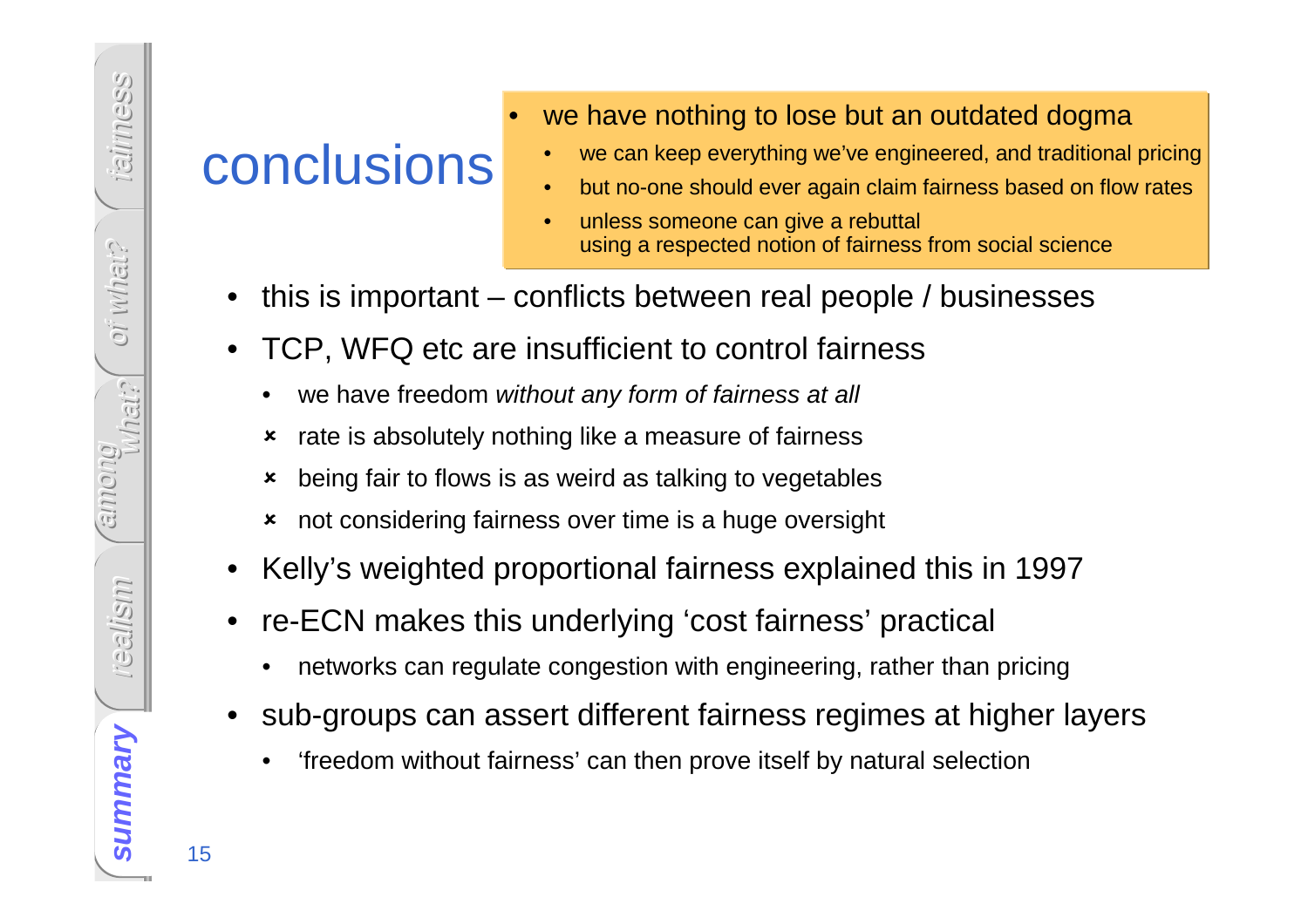#### flow rate fairness dismantling a religion<draft-briscoe-tsvarea-fair-00.pdf>

•spare slides: illustrations of problems with rate fairness:- TFRC- max-min

 why cost fairness, not benefit fairnesscalibrating 'cost to other users'



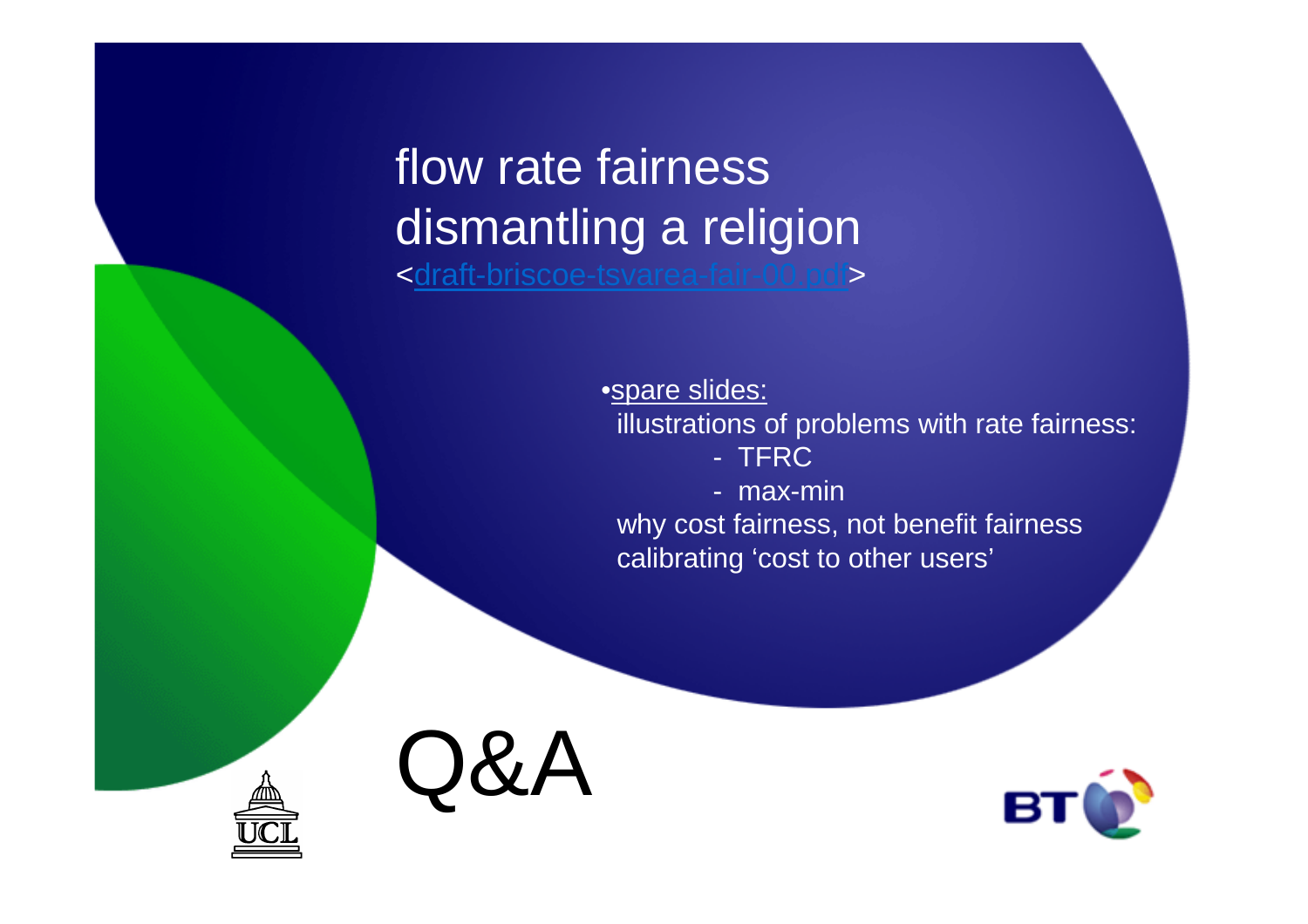### illustration: TCP-friendly rate control (TFRC)problems with rate fairness

- • TCP-friendly
	- same ave rate as TCP•
	- congestion response can be more sluggish•
- • compared to TCP-compatible
	- higher b/w during high congestion•
	- •lower b/w during low congestion
- • giving more during times of plenty doesn't compensate for taking it back during times of scarcity
- • TCP-friendly flow causes more congestion volume than TCP
- need lower rate if trying to cause •same congestion cost•



•compared to the broken per flow notion common to both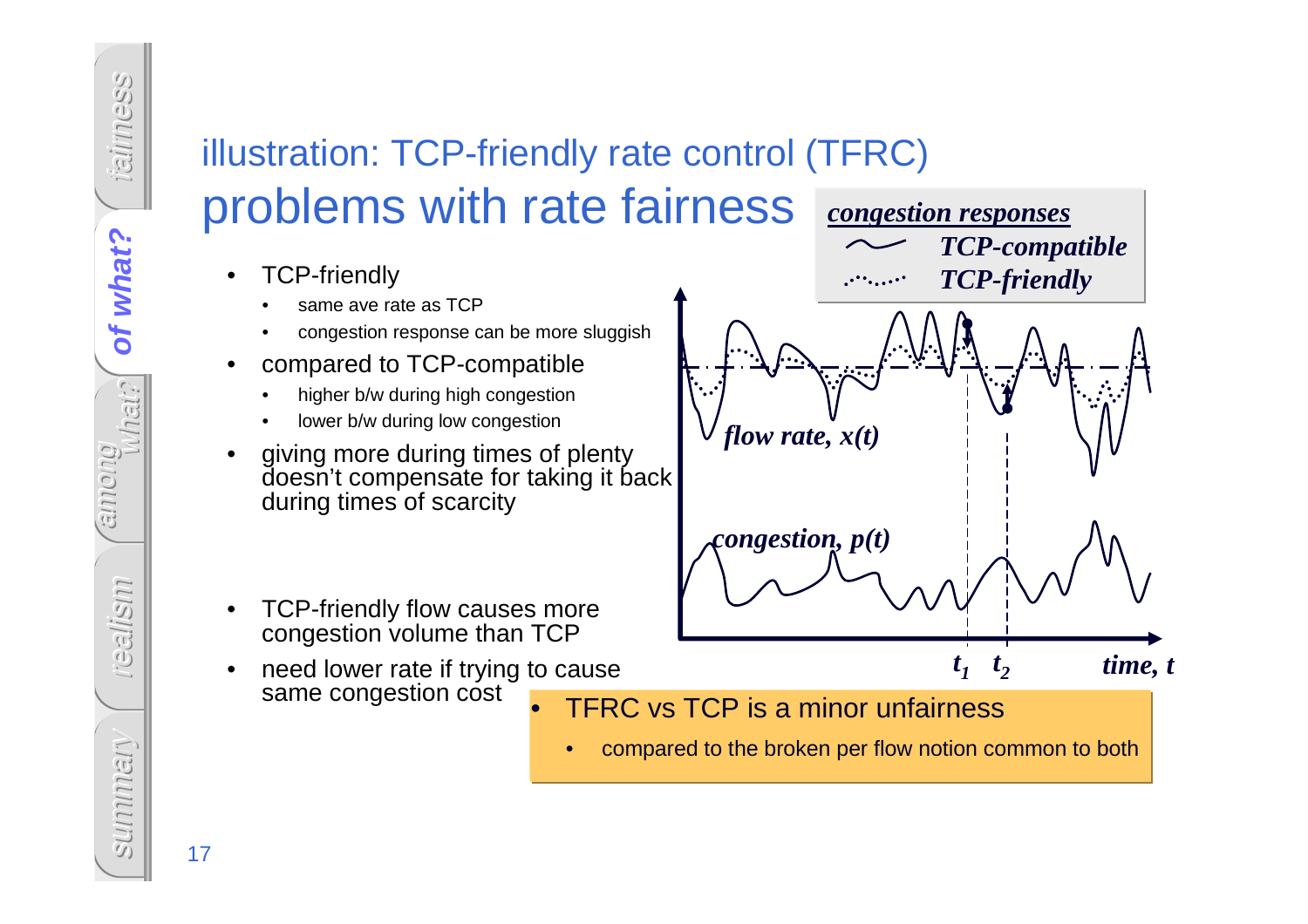#### illustration: max-min rate fairnessproblems with rate fairness

- • max-min rate fairness
	- •maximise the minimum share
	- •then the next minimum & so on
- • if users take account of the congestion they cause to others
- • max-min rate fairness would result if all users' valuation of rate were like the sharpest of the set of utility curves shown [Kelly97]
	- • they all value high rate exactly the same as each other
	- • they all value very low rate just a smidgen less
	- •ie, they are virtually indifferent to rate

*utility*

#### *flow rate*

- $\bullet$ users aren't that weird
- ∴ max-min is seriously unrealistic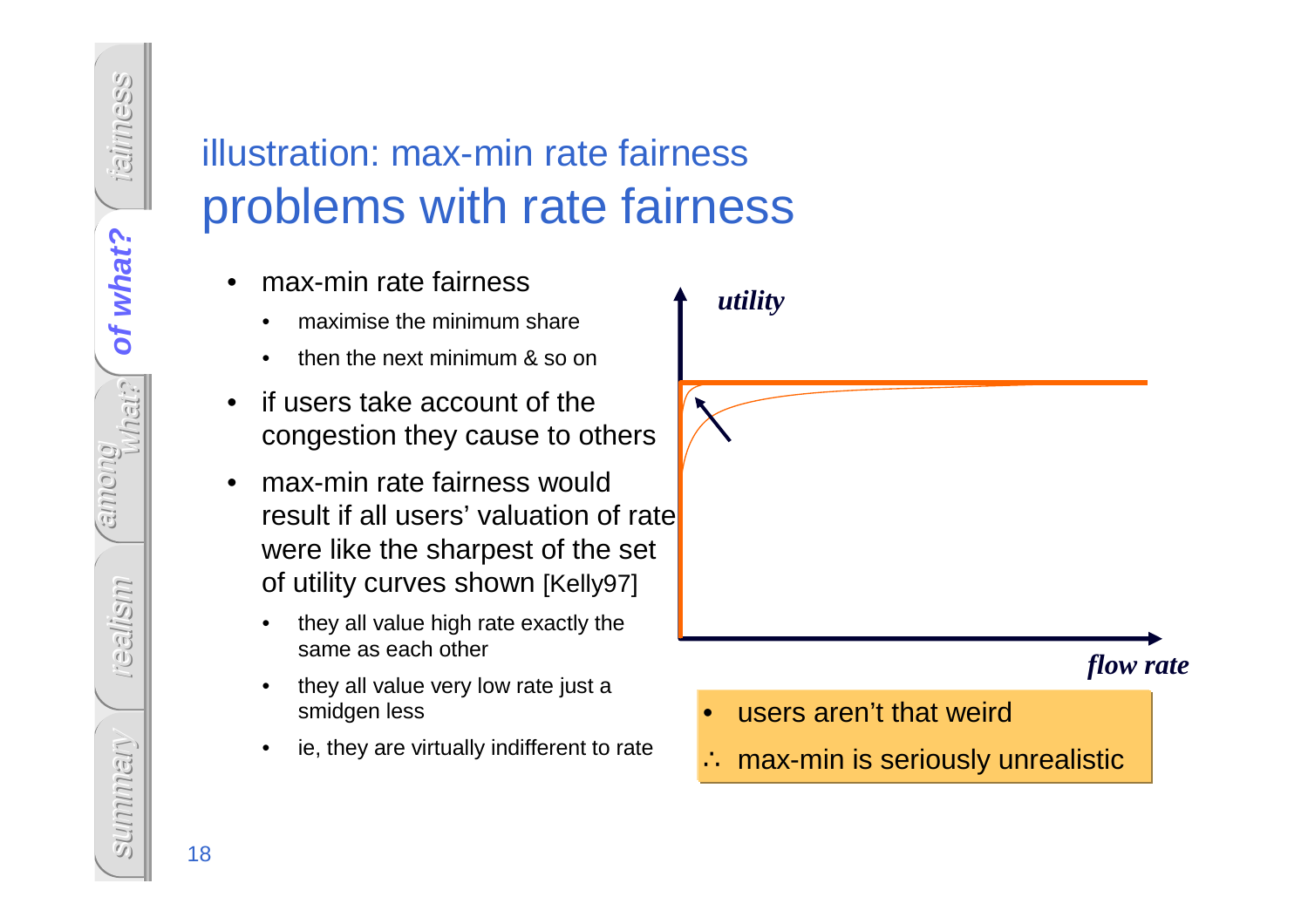# fair allocation... of what?

#### why cost fairness, not benefit fairness?

- • two electricity users
	- •one uses a unit of electricity for a hot shower
	- •next door the other uses a unit for her toast
- • the one who showered enjoyed it more than the toast
	- $\bullet$ should she pay more?
- • in life, we expect to pay only the cost of commodities
	- •a competitive market drives the price to cost (plus 'reasonable' profit)
	- •if one provider tries to charge above cost, another will undercut
- $\bullet$  cost metric is all that is needed technically anyway
	- •if operator does charge by value (benefit), they're selling snake-oil anyway
	- •don't need a snake-oil header field